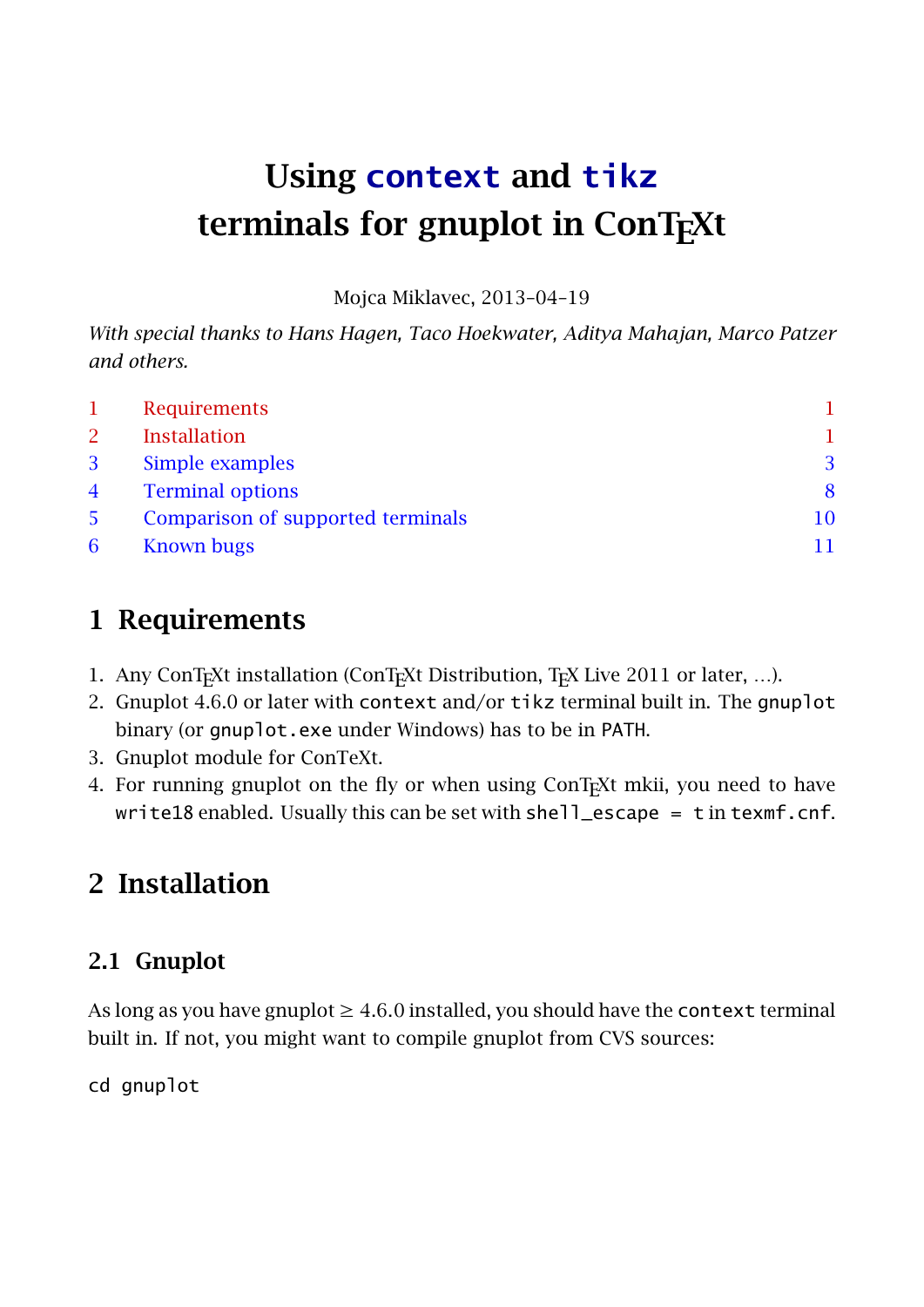```
./prepare
./configure [--prefix=$PWD/install]
make
make install
```
The option --prefix=\$PWD/install (but you can choose anything) – if chosen – will install gnuplot locally even if you lack root permissions. Just make sure that you add the resulting binary to PATH.

Once you have the gnuplot binary running, you can check the list of supported terminals by typing

gnuplot> **set term**

into gnuplot shell. Make sure that it lists:

context ConTeXt with MetaFun (for PDF documents) tikz Lua PGF/TikZ terminal for TeX and friends

The module also supports some other terminals like png, metapost, postscript and pdf, but their integration with ConT<sub>E</sub>Xt is limited.

#### 2.2 **t-gnuplot** module for ConT<sub>E</sub>Xt

Under ConT<sub>E</sub>Xt Distribution you can install the gnuplot module and Tik*Z* with an additional switch when running first-setup, for example:

./first-setup.sh --modules=gnuplot,tikz

If you have installed a complete or context scheme under T<sub>F</sub>X Live, gnuplot module and Tik*Z* might already be installed. Else you can use:

tlmgr install context-gnuplot tlmgr install pgf

Under MiKT<sub>E</sub>X the module is installed automatically when it is first used (but at the moment of writing MiKT<sub>E</sub>X doesn't support ConT<sub>E</sub>Xt).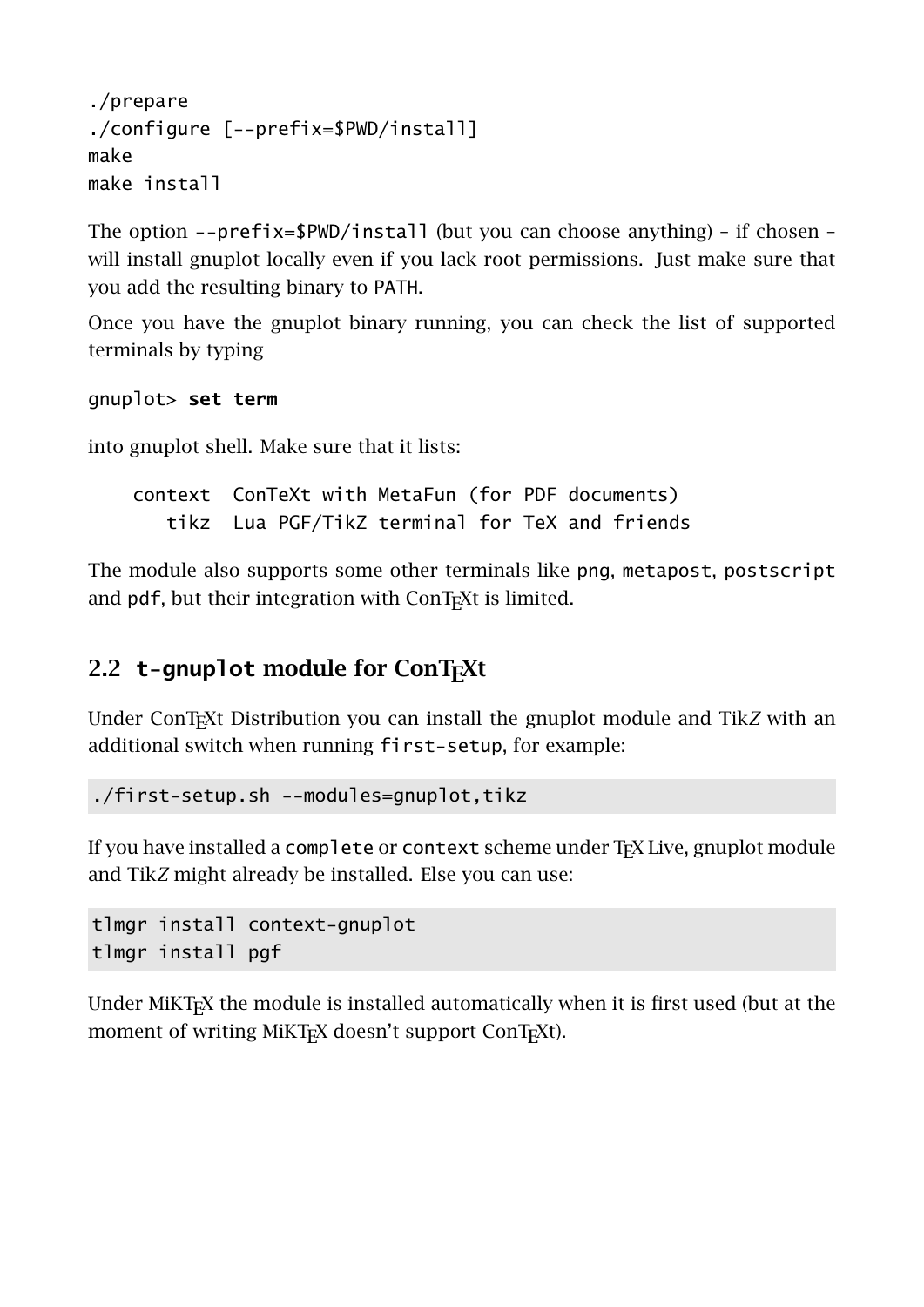# <span id="page-2-0"></span>3 Simple examples

### 3.1 Calling gnuplot directly

Let's first create a simple file (we will call it  $example.pdf$ , but you may choose any name) with the contents below.

For context terminal:

```
set term context size 5in,3in standalone
set output "fullpage-example.tex"
plot sin(x)
plot cos(atan(x))*sin(x)
```
For tikz terminal:

```
set term tikz context size 5in,3in standalone createstyle
set output "fullpage-example.tex"
plot sin(x)
plot cos(atan(x))*sin(x)
```
In both cases the option standalone is used to create a complete ConTEXt document with one plot per page, including header and \starttext ... \stoptext, so that it can be compiled directly. The option createstyle is used to create three files with required macros in working directory<sup>1</sup>.

Both terminals should give you almost equivalent results apart from default plot size. You are highly encouraged to specify the desired plot size explicitly. You may scale the plot later on, but you probably want to get the desired proportions from the start.

<sup>1</sup> An alternative is to place those three files somewhere where kpathsea can find them and omit the option createstyle, just make sure that the versions of tikz terminal and the files in your T<sub>F</sub>X tree remain compatible.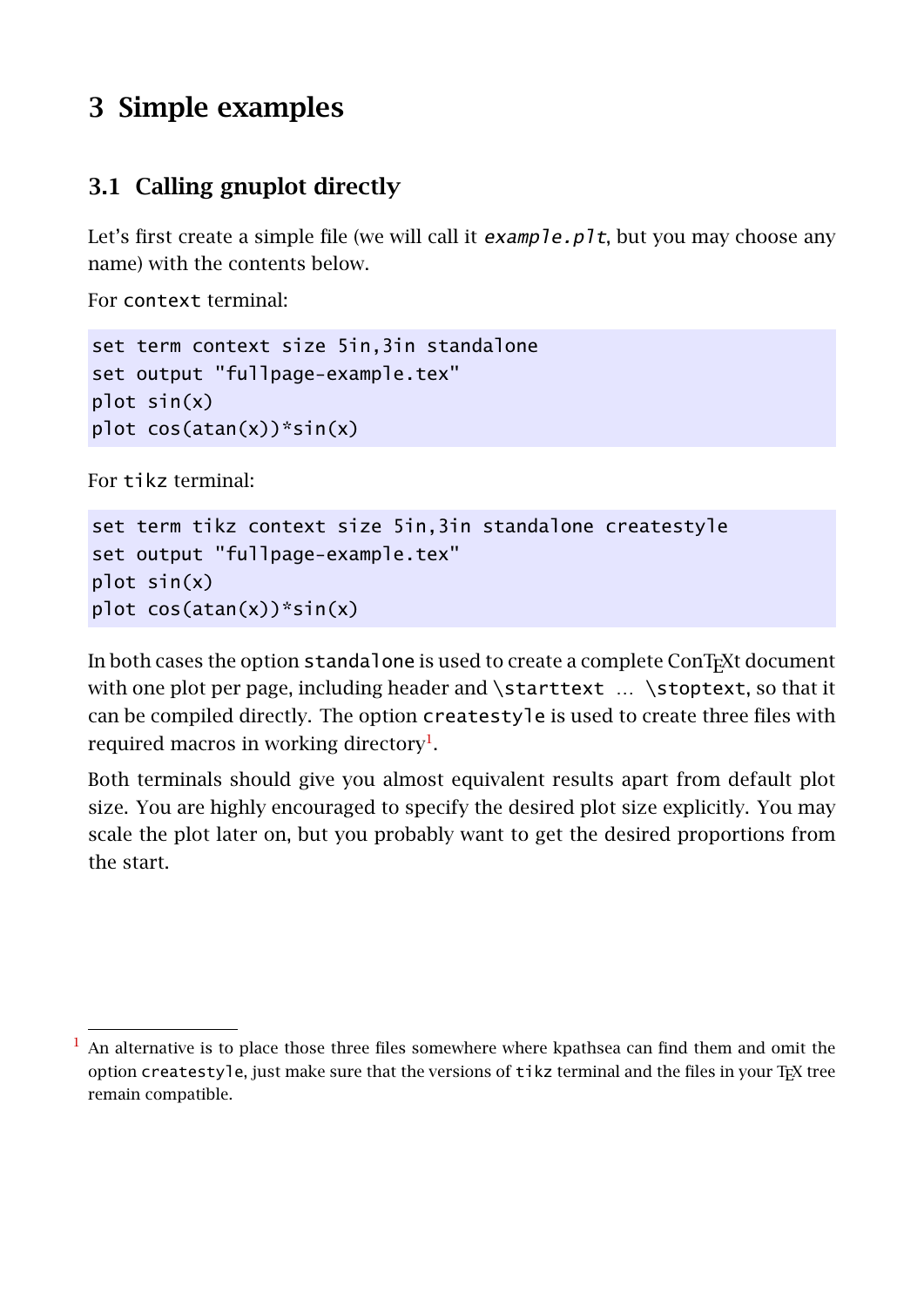Run gnuplot with

gnuplot example.plt

and compile the result with any of the following three commands (depending on your preferred engine):

| context fullpage-example.tex       | $#$ for LuaT <sub>F</sub> X |
|------------------------------------|-----------------------------|
| texexec fullpage-example.tex       | # for $pdfTrX$              |
| texexec --xtx fullpage-example.tex | $#$ for $X\overline{q}FX$   |

They are almost equivalent except that X $\frac{1}{4}$ TEX lacks some advanced features (some patterns). The only major difference is the choice of fonts. If you want to typeset Arabic labels or use system fonts, you will probably want to choose LuaTEX or XHEX. If you are using many graphical elements (3D plots, images, …), you might want to go for LuaT<sub>F</sub>X.

You should get a pdf document with two full-page plots that you can include into your document with \externalfigure[fullpage-example][page=2] for example.



Figure 1 Second page from fullpage-example, included with \externalfigure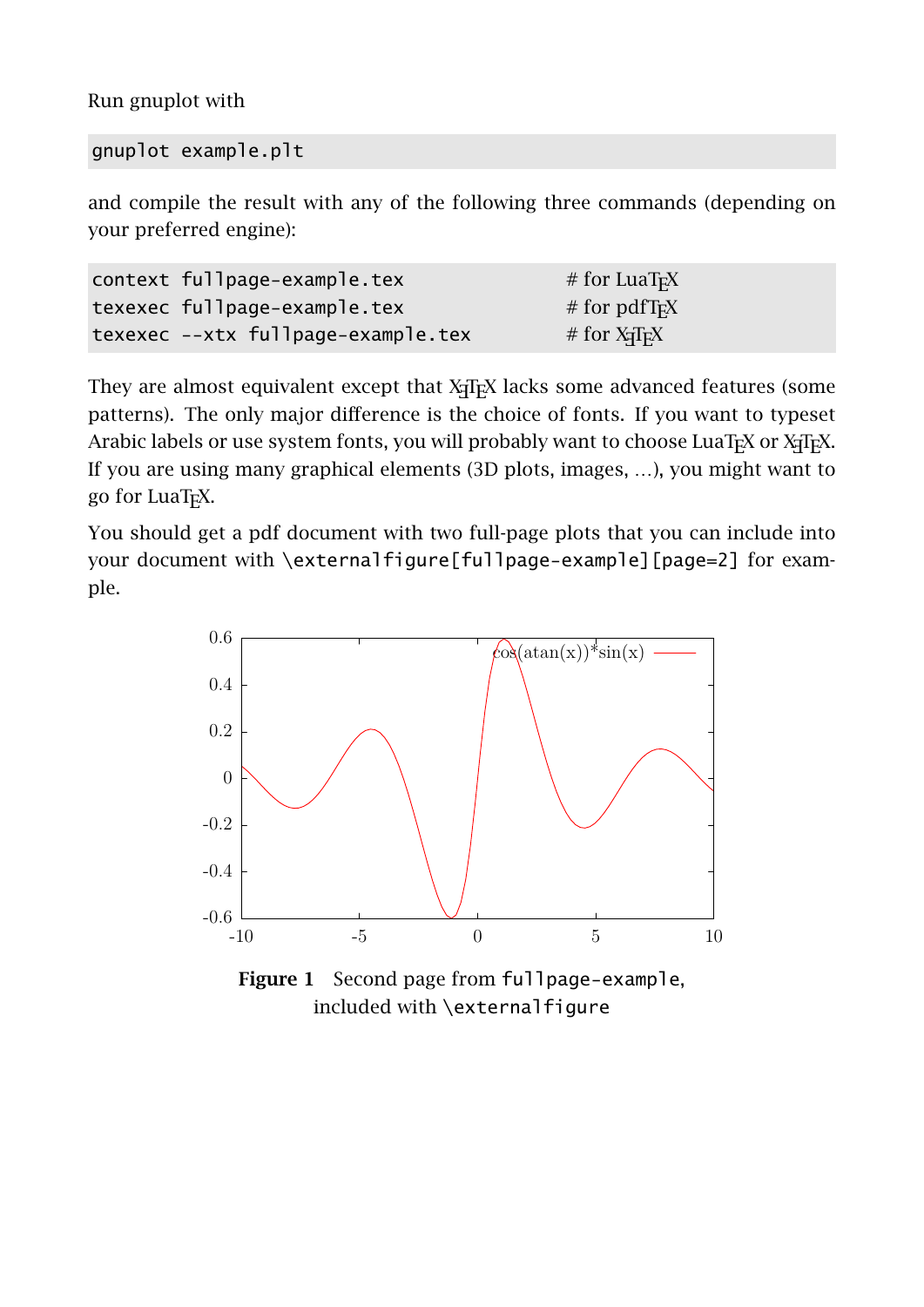### 3.2 Calling gnuplot from T<sub>F</sub>X

As you can see you will always get Latin Modern font at 12pt unless you explicitly change it with header "\setupbodyfont[somefontname,10pt]" or with font "somefontname,10pt". An easier way to make sure that the same font is used and to avoid having to call gnuplot manually is to simply type the gnuplot code inside your ConT<sub>E</sub>Xt document:

```
\usemodule
       [gnuplot]
\setupGNUPLOTterminal
       [context]
       [width=5in,height=2.5in,fontscale=0.9]
\setupGNUPLOTterminal
       [tikz]
       [width=5in,height=2.5in,fontscale=0.9]
\starttext
```

```
\startGNUPLOTinclusions
```
set samples 400 set key left Left reverse **\stopGNUPLOTinclusion**

```
\startGNUPLOTscript[myfunction]
```

```
set zeroaxis
set format y "%.1f"
plot [-4:2][0:2] 1 t '' lt 0, exp(x) t '$e^x$' lt 1 lw 3
plot cos(atan(x))*sin(x) t '$\cos(\arctan(x))\sin(x)$' lw 3 lc 3
\stopGNUPLOTscript
```
**\placefigure{**none**}{\useGNUPLOTgraphic[**myfunction**][**2**]}**

```
\setupGNUPLOT
       [terminal=tikz]
```
**\placefigure{**none**}{\useGNUPLOTgraphic[**myfunction**][**1**]}**

**\stoptext**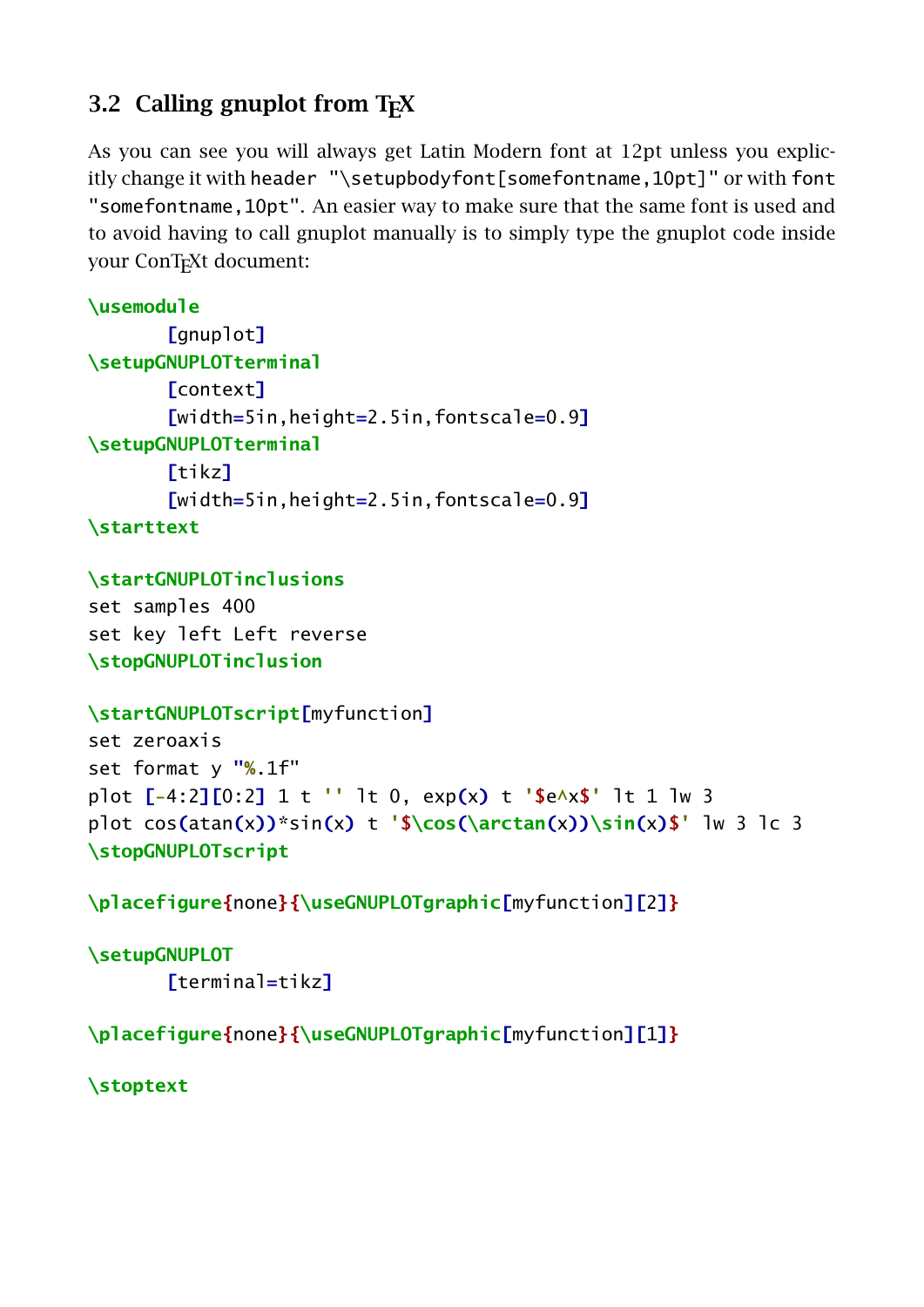With **\setupGNUPLOT[**terminal**=<**termname**>]** you can select any supported gnuplot terminal before drawing a plot.

With **\setupGNUPLOT[<termname>][<option>=<value>]** you can set some terminal-specific options.

Anything inside **\startGNUPLOTinclusions**... **\stopGNUPLOTinclusion** will be applied to every plot.

The command **\startGNUPLOTscript[<**name**>]** creates new plots that can be included with **\useGNUPLOTgraphic[<**name**>][<**number**>][<**option**>=<**value**>]**. Both the number of plot and additional parameters (like width**=**.7**\textwidth** for example) are optional.



Figure 2 Framed second plot using context terminal



Figure 3 Framed first plot using tikz terminal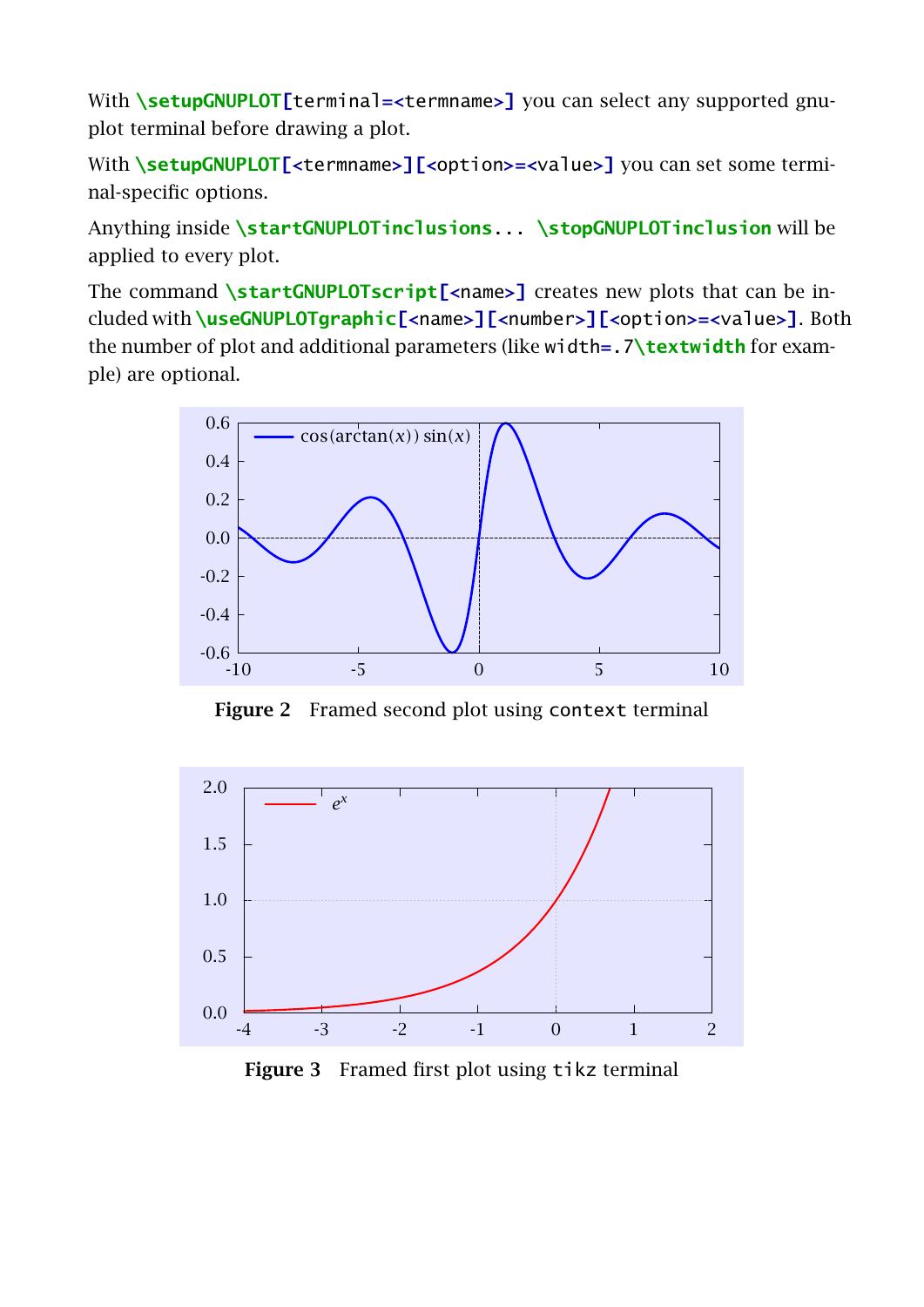### 3.3 Including pre-generated plots

Instead of defining **\startGNUPLOTscript** and letting ConT<sub>E</sub>Xt call gnuplot on the fly, you can also run gnuplot in advance and only include the resulting filename.tex. This is something that you might want to do when running calculation-intensive gnuplot scripts which take a long time.

You can follow the same steps as in section [3.1](#page-2-0), except that you should not specify the standalone flag (and you should not compile the plot, only the main document).

The resulting file can be included<sup>2</sup> with

**\processGNUPLOTfile[<**name**>][<**filename.tex**>]**

and you can get the graphic with the same command as usual:

```
\useGNUPLOTgraphic[<name>]
```
plus any optional parameters.

 $2 \n\times 2$  \include filename.tex won't work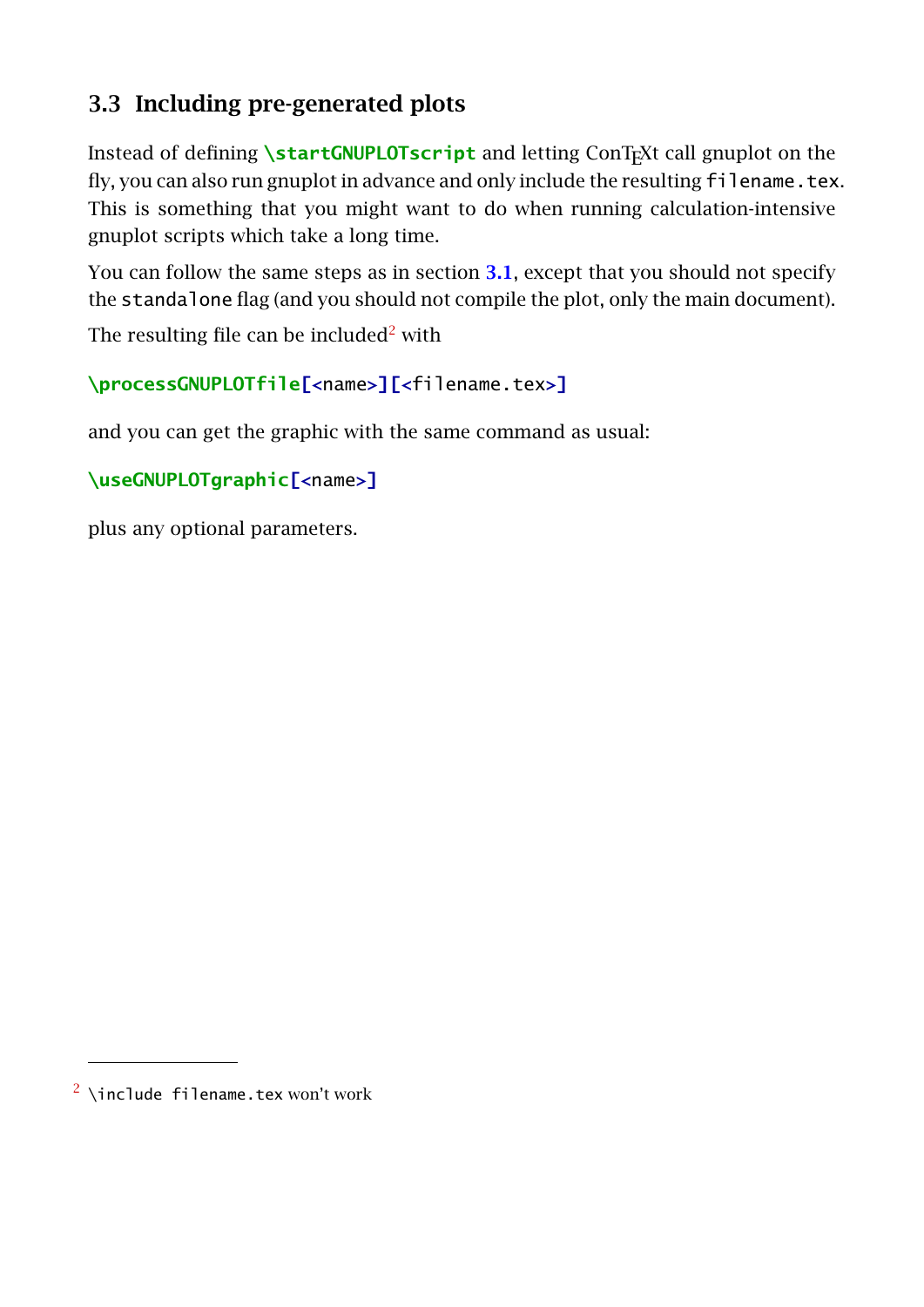### <span id="page-7-0"></span>4 Terminal options

### 4.1 **context**

```
set term context { default }
                 { defaultsize | size <xsize> {in|cm}, <ysize> {in|cm}
}
                 { input | standalone }
                 { timestamp | notimestamp }
                 { noheader | header "<header>" }
                 { color | colour | monochrome }
                 { rounded | mitered | beveled }
                 { round | butt | squared }
                 { dashed | solid }
                 { dashlength | dl <DL> }
                 { linewidth | lw <LW> }
                 { fontscale <fontscale> }
                 { mppoints | texpoints }
                 { inlineimages | externalimages }
                 { defaultfont | font {<fontsize>} |
                   font "<fontname>{,<fontsize>}" {fontsize} }
```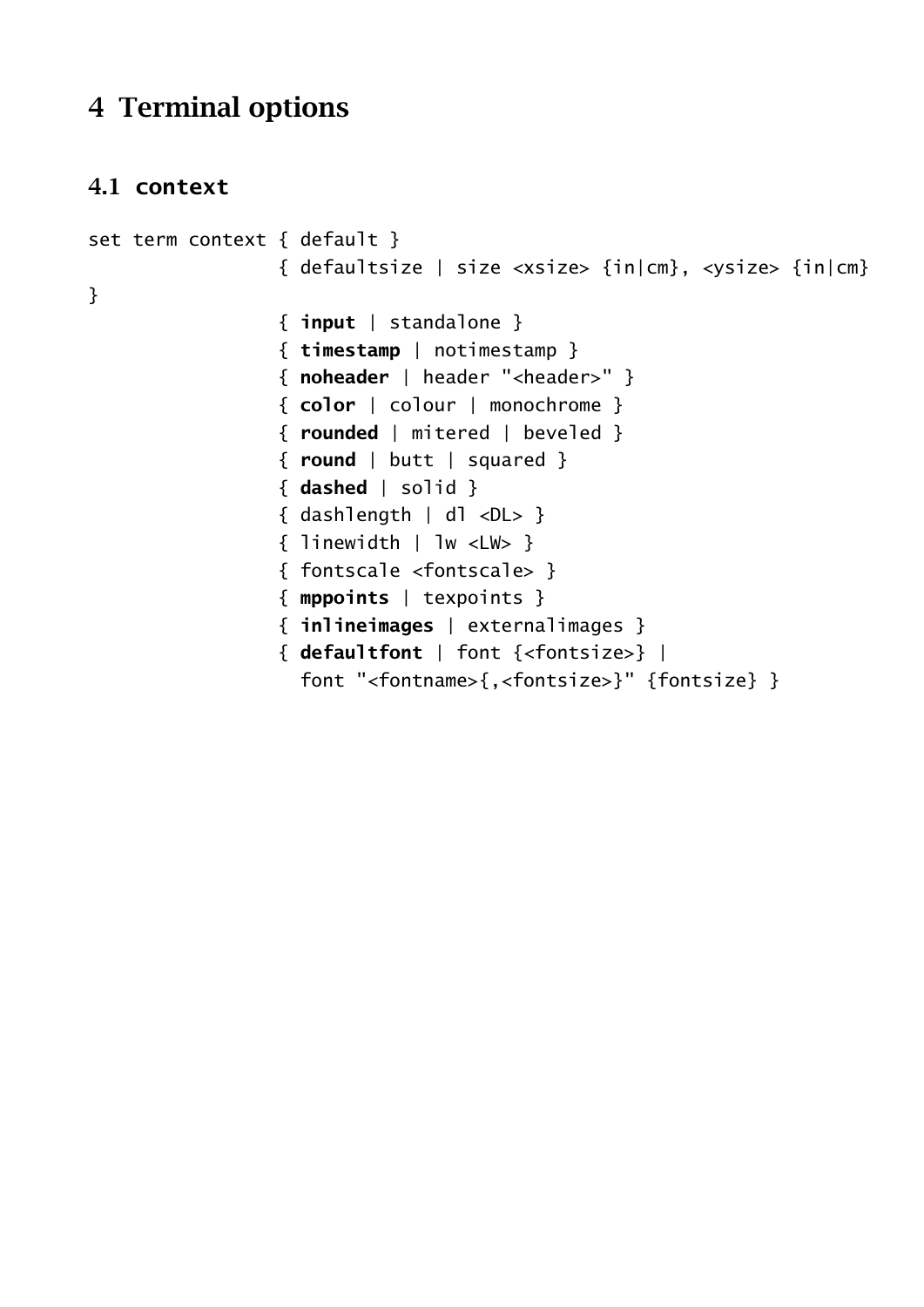### 4.2 **tikz**

```
set term tikz { latex | tex | context }
               { size <x>{unit},<y>{unit} }
               { scale <x>, <y> }
               { nofulldoc | nostandalone | fulldoc | standalone }
               { color | monochrome }
               { dashed | solid }
               { nooriginreset | originreset }
               { nogparrows | gparrows }
               { nogppoints | gppoints }
               { picenvironment | nopicenvironment }
               \{ \text{noclip} \mid \text{clip} \}{ notightboundingbox | tightboundingbox }
               { background "<colorpec>" }
               { plotsize \langle x \rangle{unit},\langle y \rangle{unit} }
               { charsize <x>{unit},<y>{unit} }
               { font "<fontdesc>" }
               { fontscale <fontscale> }
               { {preamble | header} "<preamble_string>" }
               \{ tikzplot <ltn>,... }
               { notikzarrows | tikzarrows }
               { rgbimages | cmykimages }
               { noexternalimages | externalimages }
               { bitmap | nobitmap }
               { providevars <var name>,... }
               { createstyle }
               { help }
```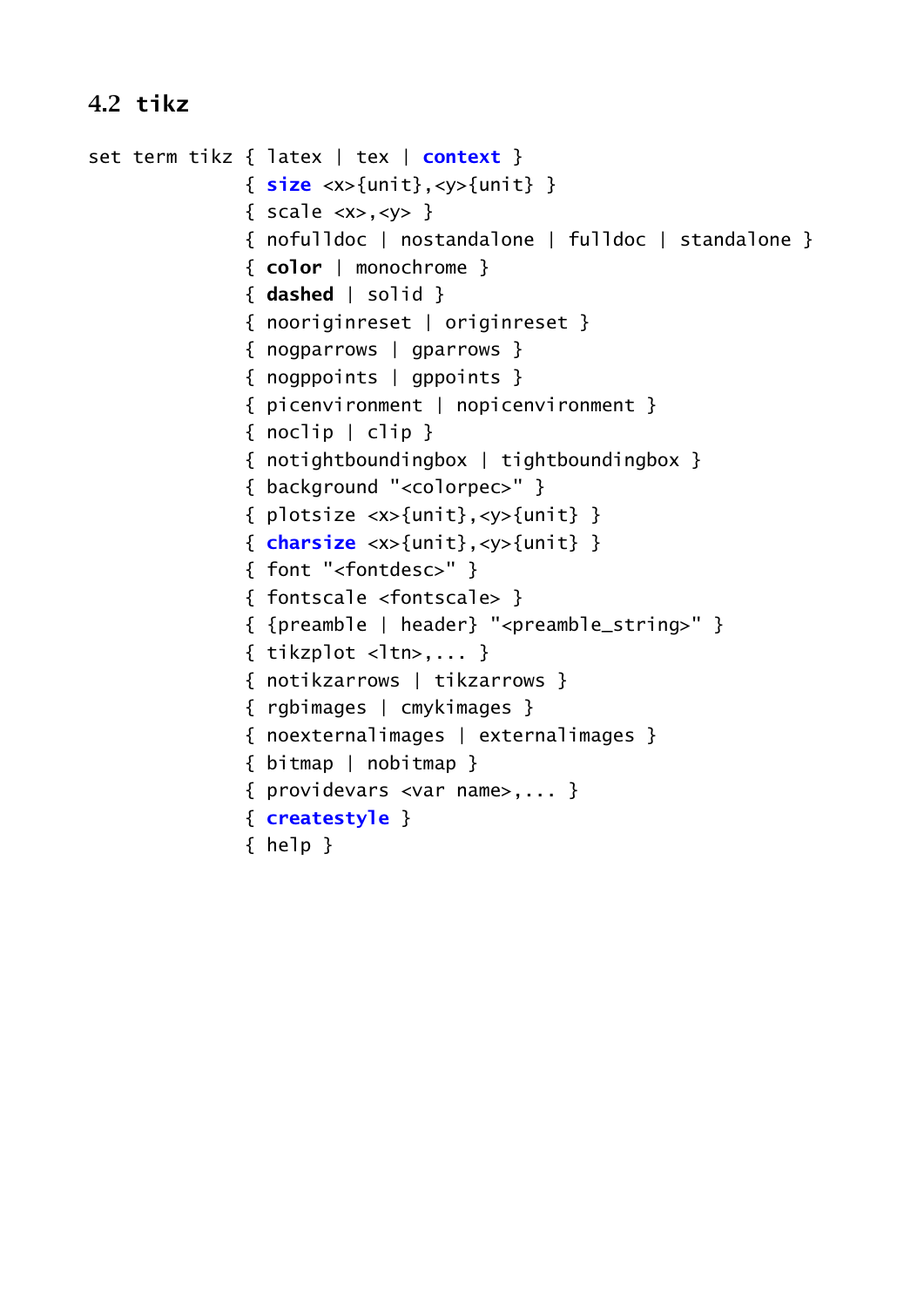## <span id="page-9-0"></span>5 Comparison of supported terminals

The gnuplot module for ConTEXt supports the following terminals:

- bitmap terminals
	- − png, pngcairo
- vector terminals
	- − **context**, **tikz**
	- − metapost, postscript, pdf, pdfcairo



Figure 4 An example of graphic generated with png terminal